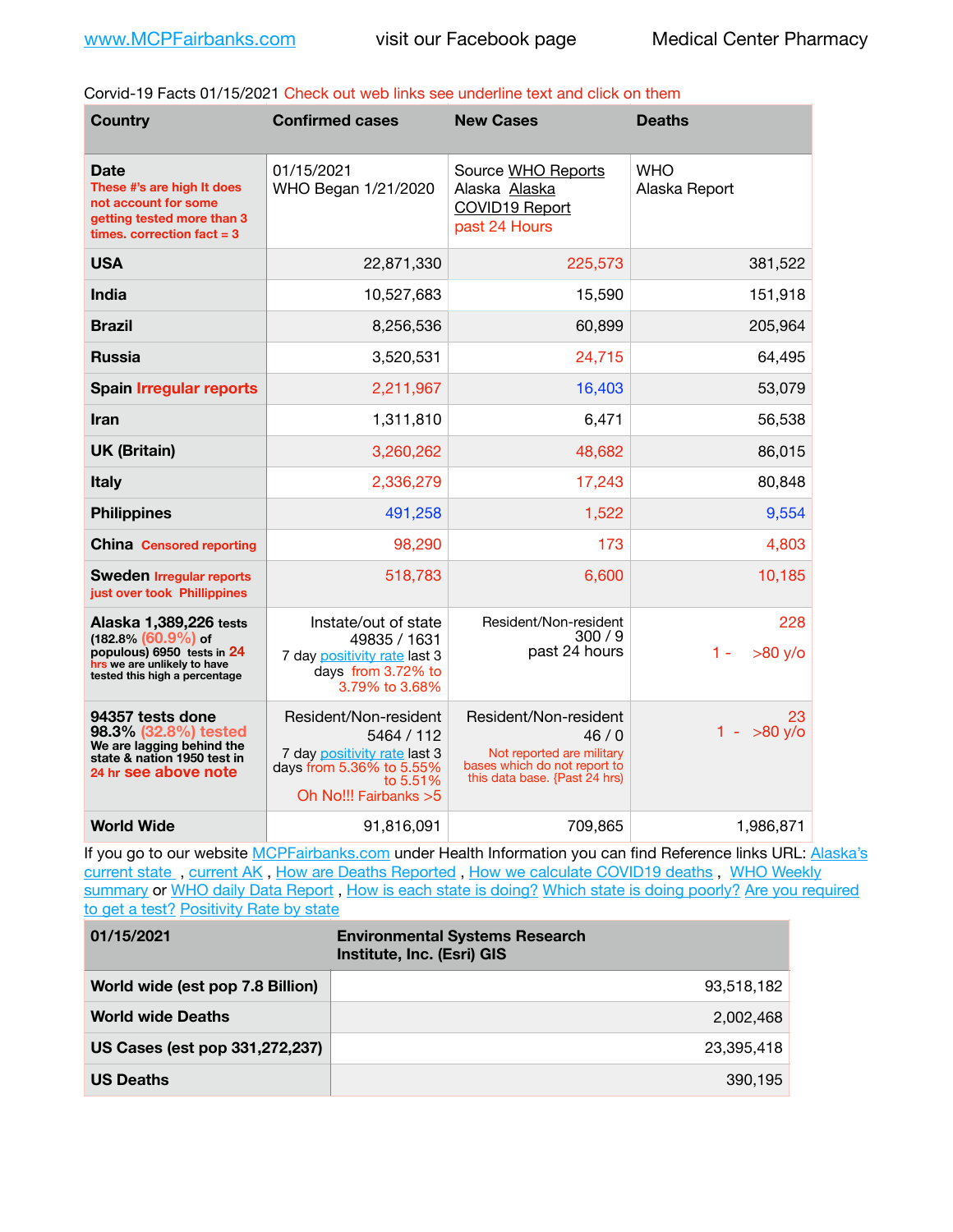Impact of COVID-19 on the US Healthcare system

Estimated US Population 331.3 million 141.4% (47.1%) have been tested (467.9 million) Estimated 5% of US population will test positive for Covid-19 16.56 million (currently 23.39 Million (7.07%) of population tested positive vs Alaska 6.56%) we have currently tested an est. 467.9 million based on 23.39 mill that have tested positive discount some of these numbers by 67% to account for multiple testing of same person.

If 8% will require hospitalization of the 16.56 million positive cases, we would need 1.325 million beds. Estimated by the American Hospital Association there are 800,000 staffed beds available.

The US has 2.8 hospital beds per 1000 our needs could be 56, China had 4.3, Italy 3.2, South Korea 12.3

The USNS Mercy and Comfort added **8.2000** staffed beds, not ICU Of these estimated to be admitted to ICU 860,000. to ICU beds The US has 16,000 ICU beds we have 68,000-85,000 beds

 The Needs US could need 299,000beds with ventilators <16,000 ventilators

**Summation:** Estimated needs could be 1.325 million hospitalized beds for just COVID-19 patients alone. If positives represents 5% of test run, then approximately 467.9 million have been tested, we have no idea how many tests have been run or how many multiple tests conducted on the same person, resulting in 23.39 million positive tests run with 390195 with 1734 deaths in the past 24 hours, ave 2740/day. In AK, with 49835 positive cases 6.56% of Alaska, 1129 hospitalizations, and 228 deaths. Hospitalization rate is 2.27% of those that test positive, Death Rate 0.458% overall or 20.16% of those hospitalized.

Currently 3 Variants known in US (Europe's (china's)) Primary, and a UK and South African, only Europe's in Alaska so far.

Normal ICU stay 5-7 days, estimated ICU stay for COVID-19 2-3 weeks and they could tie up a ventilator for that length of time also, helping only 1/3 as many patients.

This is why we need to flatten the curve by social spacing and only essential travel.

Expected Death (these are just estimates based on other countries) if 5% of the US Population (16.56 million) test positive and if

1% die = 165,600 people

2% die = 311,200 people

3% die = 496,800 people

6% die = 993,600 people obviously we have passed the 1.325 million positive cases we are 21.5million so if 5% of the US population (16.56 million) test positive and 6% of those die = 993,600 deaths if no vaccine, or if 3.09% (511,704) will die, we are 73% of the way there in 42 weeks.

 World wide death rate of positive tests actually 2.14%. The US is at 388461 1.67% of those actually tested positive, that is 73% lower death rate than when we started in 3/2020 , started at 6%. There are 7.8 Billion people in the world 331 million live in the US (4.2% of the world's population) 7.07% have tested positive. The US deaths represents 19.5% of the world's death numbers and 25.02% of worldwide confirmed cases. In comparison to the flu in the US

CDC Estimates. From 2010 to 2016, the flu-related death rate was between 12,000 and 56,000, with the highest season being 2012 to 2013 and the lowest being 2011 to 2012. Most deaths are caused by complications of the flu, including pneumonia or a secondary bacterial infection of the heart or brain. or 2,000 to 9,333 per year. In 2020 in the US has 19 million cases 180,000 hospitalized and 10,000 (0.052%) have died, typically it is 2% will die, compared to 1.67% with COVID19. 141.4% (US), 182.8% (Alaska), & 98.3% (Fbks) are still too few to protect us from future outbreaks. Experts feel that we need either need people to get infected with the virus and develop antibodies or get vaccinated to create immune antibodies to protect us, that we need >60% of the population to have positive antibody tests and preferably 70-90%, one expert felt they would not feel confident til >85% were positive, to give assurance (herd immunity) in order to go without masks and social distancing. NY City seems to have the highest number at 20%. Testing is so important. Currently we are testing at 44.27 Million tests per month. At this rate to test everyone once it will take 7.41 months or over 0.62 years. To test 3 times it would take 22.23 months or 1.85 years

The Flu (Influenza kills approximately 1-2% of those infected, SARS killed 800 people total, COVID19 appears to kill 1.67% of those that test positive or 17% less deadly than the flu and seems to be more contagious. (Seems to spread more readily)

Alaska has 49535 so far, 5418 in Fairbanks or 1 of every 9 of Alaskans, and with 22 of 227 deaths 1 in 11, the first case was transient foreign airline crew member. Interesting, the Source of Alaska's SARS-Cov2 virus originated not from East Asia by travelers or the west coast (Washington where it was first observed) , but came from the east coast of the US, and they were inoculated first from Europe, accordingly from New York's Governor and CDC.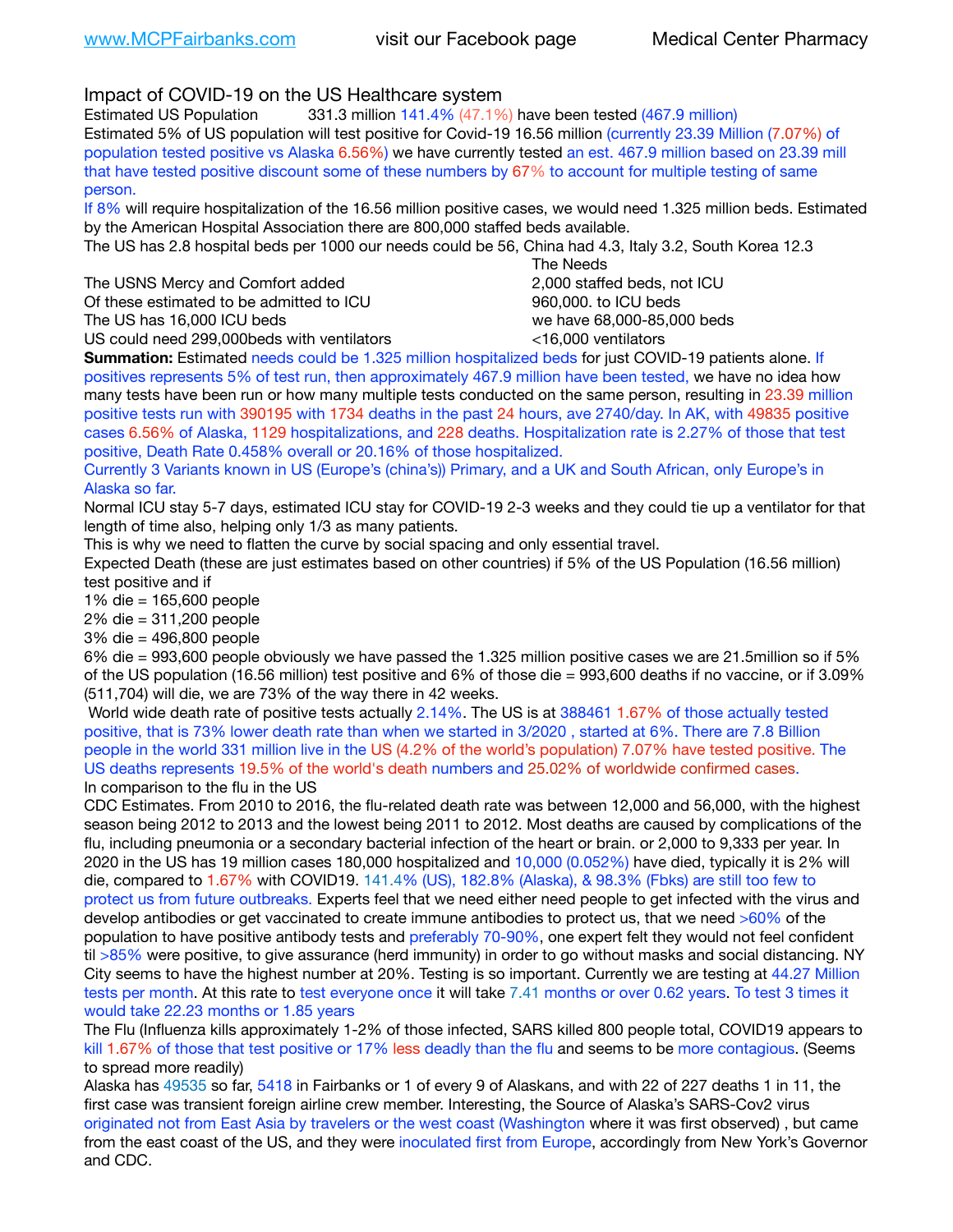**Best practice protection** is good personal Hygiene do not touch eyes, nose, mouth, wash hands frequently for at least 20-30 seconds, before you touch your face, and observe personal spacing of 6-18 feet. Remove your shoes in your house, frequently clean surface areas, let the cleaner sit 15-20 sec before wiping off. **We are recommending to wear any kind of mask.**

Drug treatment is being researched, but as yet not been verified, only suggested. Best to isolate those sick and isolate those most susceptible (old and preconditioned with risk factors)

**Risk factors:** Cardiovascular disease (56.6%), Obesity (41.7%), Diabetes (33.8%), age >60, respiratory problems, especially smokers or those who vape, High Blood Pressure

If you have been exposed self isolate for 2-4 weeks

One episode in China, a man tested negative for 27 days before showing symptoms. So Isolation may want to be considered up to 4 weeks not just 2 weeks.

Italy 1 in 10 positive cases admitted to ICU due to Hypoxic failure requiring mechanical ventilation. In NY it was 1 in 7 that required hospitalization, of the 5700 hospitalized 2634 were discharged (79% (2081)) or added (21%(553)), 9 in 10 put on a ventilator died.

Public policy development and education is important. How Long does Covid-19 stay on objects

| Air                              | up to 3 hours |
|----------------------------------|---------------|
| Copper                           | 4 hours       |
| Cardboard (Amazon Box)           | 24 hrs        |
| Plastic surfaces/Stainless Steel | 72 hours      |
| Mucosal surfaces                 | unknown       |
|                                  |               |



## Updated graph numbers.

| Project outward                |                        |
|--------------------------------|------------------------|
| Exhalation can spray           | 1.5 m $(4.9$ ft)       |
| spittle (droplets)             |                        |
| Coughing                       | $2 \text{ m}$ (6.6 ft) |
| Sneeze                         | 6 m (19.7 ft)          |
| Development of immune response |                        |

Early viral testing tests to see if you currently have the virus.

Later antibody testing tells us if you have been exposed and survived. But does not tells us if you have immunities to the virus. We will need to have both tests done in order to open the community.. Viral Antigen and Viral RNA tells us you have the disease and can spread the disease and can or are currently sick.

IgM (short term) and IgG (long term antibodies) tells us you have experienced the virus or had the vaccine, and got over it. You may be resistant if your [antibody levels](https://www.cdc.gov/coronavirus/2019-ncov/lab/resources/antibody-tests.html) are high enough. [Current](https://l.facebook.com/l.php?u=https://www.itv.com/news/2020-10-26/covid-19-antibody-levels-reduce-over-time-study-finds?fbclid=IwAR3Dapzh1qIH1EIOdUQI2y8THf7jfA4KBCaJz8Qg-8xe1YsrR4nsAHDIXSY&h=AT30nut8pkqp0heVuz5W2rT2WFFm-2Ab52BsJxZZCNlGsX58IpPkuVEPULbIUV_M16MAukx1Kwb657DPXxsgDN1rpOQ4gqBtQsmVYiWpnHPJo2RQsU6CPMd14lgLnQnFWxfVi6zvmw&__tn__=-UK-R&c%5B0%5D=AT1GaRAfR_nGAyqcn7TI1-PpvqOqEKXHnz6TDWvRStMnOSH7boQDvTiwTOc6VId9UES6LKiOmm2m88wKCoolkJyOFvakt2Z1Mw8toYWGGoWW23r0MNVBl7cYJXB_UOvGklNHaNnaNr1_S7NhT3BSykNOBg) [View of antibodies/immunity](https://www.livescience.com/antibodies.html)[.](https://www.itv.com/news/2020-10-26/covid-19-antibody-levels-reduce-over-time-study-finds) We have tested currently 182.8% (60.9%) of the Alaskan population and over little over 141.4% (47.1%) of the US population, discount these numbers by 67% to reflect multiple testing of the same person. To be safe, we need at least 25% to see if we are making progress, [60%](https://www.jhsph.edu/covid-19/articles/achieving-herd-immunity-with-covid19.html) to [barely qualify](https://www.nature.com/articles/d41586-020-02948-4) to be safe, and [70-90%](https://www.mayoclinic.org/herd-immunity-and-coronavirus/art-20486808) to be assured we

will not see a second wave of sickness. Some experts will [not feel safe til we are at 85%.](https://www.bannerhealth.com/healthcareblog/teach-me/what-is-herd-immunity) Three types of clinical laboratory COVID-19 or SARS-CoV-2 tests are being developed: Molecular Gene sequencing (current method), Viral antigen (testing parts of the virus), Host antibody tests (serology). They detect the virus in different ways.

Mask & Mask Usage: N95 filter out 95% of the particles in the air 3 microns in size or larger.

Mold sizes are about 10-12 microns in size. Bacteria are larger, so is dust

Gas molecules and viruses are smaller. PM2.5 are 2.5 microns in size.

**Viruses** can be 1 micron in size, 0.3 micron in size, or 0.1 microns in size, so they **will pass right through**. **We recommend wearing any mask, the mask may provide up to 5 times the protection** over **wearing no mask at all**. It still **does not protect** the wearer from contracting the infection, it **can inhibit** the spreading, something is **better than nothing at all**.

**Remember there is a clean side ( the side towards you) and a dirty side,** the side to the contaminated air is dirty. If you are COVID positive then this is reversed. When handling the mask, do not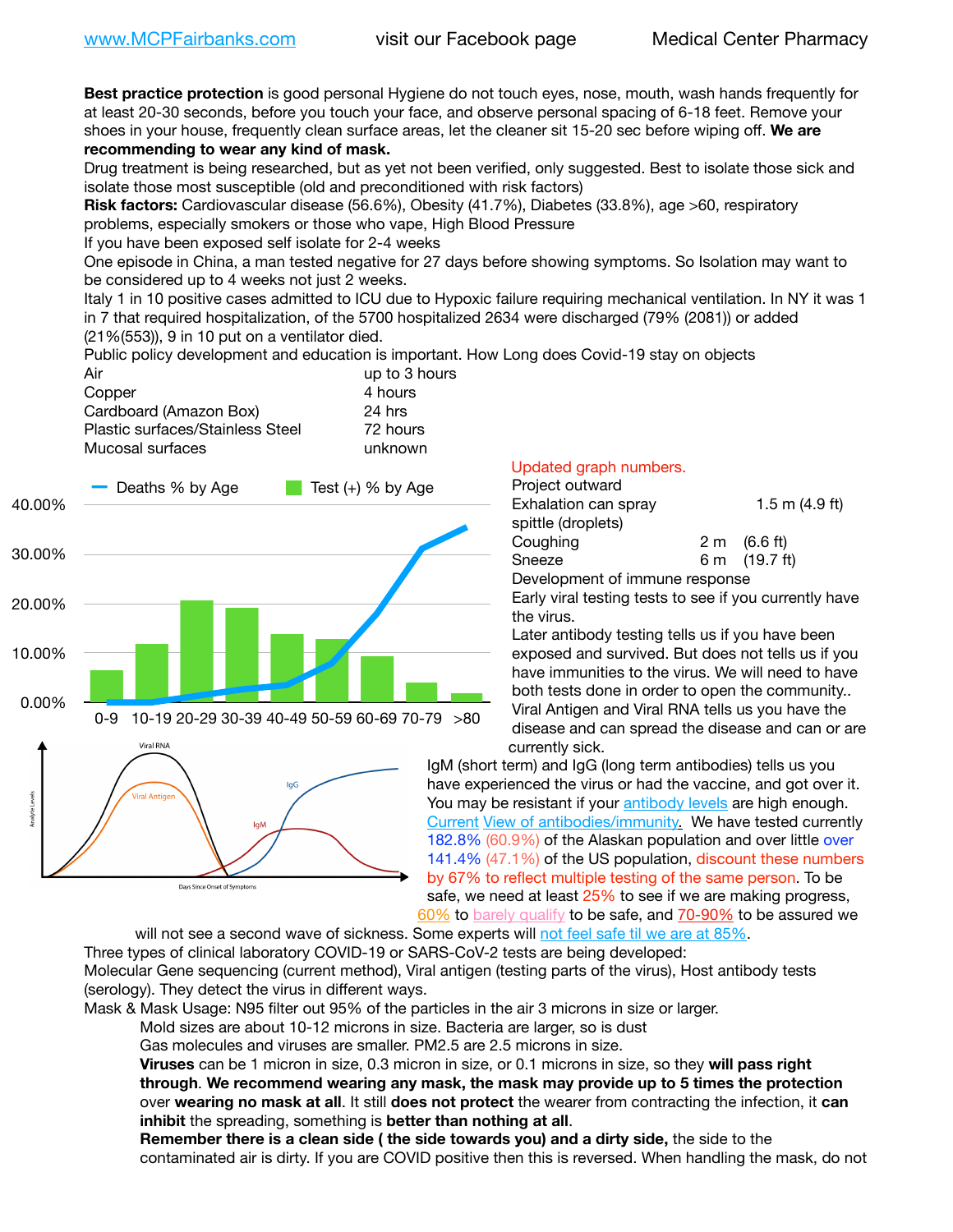touch the dirty side and then touch your face, Wash properly your hands first after touching the dirty side before touching your face. If you are infected the dirty side is the inside surface of the mask.

Wash your homemade mask in hot water wash >133F (for at least 10 minutes) and rinse to sanitize with high heat >133F Plus and a weak bleach or peroxide (not Both) the mask. Daily if possible. If you are a frontline health care provider with a homemade fabric mask 2 hours. Do not touch the dirty side.

Alcohol solutions should be 60-80% alcohol 70% is optimal. **Keep wet and rub 30 seconds**, or Happy Birthday song sung 3 times.

Hydrogen peroxide diluted to 2% or 4 teaspoonful per quart of water (20ml per 946ml) Bleach the same ratio **Vinegar and ammonia are good cleaning agents, not disinfectants**.

**Do not mix** any of these agents together, toxic fumes can result. **Disinfectants, in order to be effective**, should remain on the applied surface, to be cleaned moist **(wet) for 30 seconds to 4 minutes** depending on material. Caution may dissolve glue or adhesives or bleach and discolor items, check with manufacturers. Do not let it get inside electronic devices. UV (10 minutes), [UV light](http://www.docreviews.me/best-uv-boxes-2020/?fbclid=IwAR3bvFtXB48OoBBSvYvTEnKuHNPbipxM6jUo82QUSw9wckxjC7wwRZWabGw) only kills where it can see.

## **Myths**

Taking hot baths, using colloidal silver, eating garlic soup, gargling with bleach are not proven to be effective. We have already seen using chloroquine taking the wrong form in the wrong dose can be fatal, one death and one critically injured. (see Arizona couple after listening to the president)

**We have heard of all kinds of cures.** To date there is no curative or preventative treatments, only supportive therapy.

At this point there is **no proof** that Quinine, zinc, Hydroxychloroquine, Chloroquine, or Vitamin C works. As they say wives-tale at best, irresponsible reporting most likely. We have seen no information that they work, ineffective dosing issues, over-dosing issues, permanently killing the senses of smell or taste, inappropriate usage, cardiac arrhythmias, and death from the usage of these agents have been reported. The virus may die out with heat of summer, or cold weather, this is a myth

There are a couple of studies at show the virus can withstand 98F

We know the body tries to use up to 104F to potentiate our immune system, to kill viruses. Taking NSAID, Aspirin, Ach-Inhibitors, Arb's and you get the COVID-19 infection are not contraindicated and no clinical evidence that says you should stop any of these classes of medications. It would be misguided and ill advised if you did so In other words, Unless your doctor makes changes, keep taking your medications unless told to do otherwise.

As of 12/21/20, DHSS is aware of 11 reports regarding possible allergic reactions from Alaska's hospitals to CDC: Bartlett Regional Hospital (8), Providence Alaska (2) and Fairbanks Memorial Hospital (1). Two were identified as anaphylaxis and one of those resulted in hospitalization for ongoing monitoring. In the other three cases, symptoms were mild and not considered anaphylaxis. Symptoms have resolved in all cases and the hospitalized patient has been discharged and is doing well. The CDC said there appears to be no obvious geographic clustering of these reactions, nor was a specific production lot involved. People who experience anaphylaxis after the first dose should not receive a second dose, according to CDC recommendations.

Magnitude of Death Comparison

| <b>Conflict</b>                 | <b>Combat Death</b> | Past 24 hours |
|---------------------------------|---------------------|---------------|
| <b>Revolutionary War</b>        | 8,000               |               |
| <b>Civil War</b>                | 214,938             |               |
| World War I                     | 53,402              |               |
| World War II                    | 291,557             |               |
| <b>Korean Conflict</b>          | 33,686              |               |
| <b>Vietnam</b>                  | 47,424              |               |
| <b>Gulf War</b>                 | 149                 |               |
| Afghanistan                     | 1,833               |               |
| <b>Iraq</b>                     | 3,836               |               |
| <b>1918 Flu</b>                 | 675,000             |               |
| 9/11 deaths                     | 2,977               |               |
| <b>COVID19 deaths 1/15/2021</b> | 390,195             | 1,734         |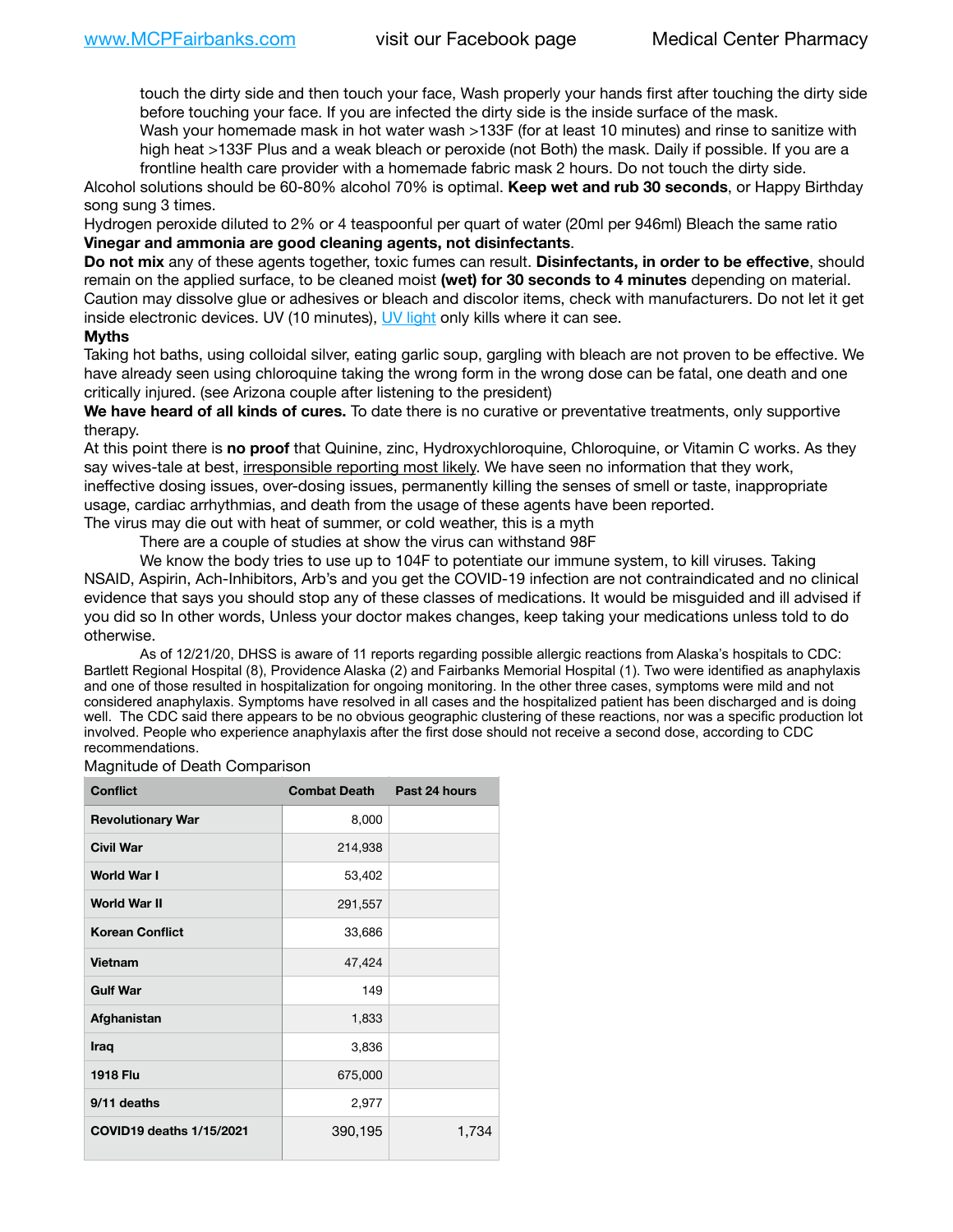Check our website [www.MCPFairbanks.com](http://www.MCPFairbanks.com) for the 13 testing sites in the interior of Alaska.

| Group                                               | Alaska COVID19 Vaccine plan 12/30/2020<br>update as of 1/15/2021                                                                                                                                                                                                                                                                                                                                                                                                                                                                                                                                                                                                                           | Who can get the<br>vaccines?<br><b>Availability</b>                                                                          |
|-----------------------------------------------------|--------------------------------------------------------------------------------------------------------------------------------------------------------------------------------------------------------------------------------------------------------------------------------------------------------------------------------------------------------------------------------------------------------------------------------------------------------------------------------------------------------------------------------------------------------------------------------------------------------------------------------------------------------------------------------------------|------------------------------------------------------------------------------------------------------------------------------|
|                                                     | Who is in this group                                                                                                                                                                                                                                                                                                                                                                                                                                                                                                                                                                                                                                                                       |                                                                                                                              |
| Phase 1a Tier 1                                     | Long Term care Facility - Staff & Residents<br>Skilled care, Assisted living,<br>Intermediate care with developmental disabilities,<br>Residential Care facilities,<br>State Veterans Homes.<br>Front Line Hospital and Health care workers, beside personal, High<br>Risk jobs (examples ICU, ER, Surgery, Physicans/prescribers,<br>COVID units, Respiratory/OT/PT/ST Therapists, Lab Techs, Facility<br>Security, House Keeping (Environmental services), Dietary)                                                                                                                                                                                                                      | Now, limited<br>audience                                                                                                     |
| Phase 1a Tier 2                                     | Front Line EMS Fire Service providing medical services, Vaccine providers,<br>(That their services are critical), Air and Ground EMS, Community health<br>aides, Practitioners. Health care workers providing vaccines                                                                                                                                                                                                                                                                                                                                                                                                                                                                     | Now, limited audience                                                                                                        |
| Phase 1a Tier 3                                     | Starting 1/4/2021<br>Healthcare workers who have contact with residents >65 y/o and provide<br>regular healthcare services that can not be postponed without impacting<br>short or long term outcomes, or cannot be provided remotely (Not regular<br>populous yet), direct patient contact, in contact with infectious materials,                                                                                                                                                                                                                                                                                                                                                         | Starting 1/4/2021                                                                                                            |
| Phase 1a Tier 4                                     | Health care workers providing COVID19 vaccines to phase 1 populations                                                                                                                                                                                                                                                                                                                                                                                                                                                                                                                                                                                                                      | <b>TBA</b>                                                                                                                   |
| Phase 1b Tier 1<br>(Start of general<br>population) | Age > 65 (General Public) register http://covidvax.alaska.gov/ starting<br>1/6/2021 for appts after 1/11/2021 (All appts filled within 24 hrs of initial<br>openning, future appt pending vaccine availability)                                                                                                                                                                                                                                                                                                                                                                                                                                                                            | 1/11/2021by appt.<br>Accepting appt<br>statewide 1/6/21                                                                      |
| Phase 1b Tier 2                                     | Front Line Essential >50 y/o who's duties are performed with the public/co-<br>workers < 6 feet apart. Emergency responders( troopers, firefighters, Office<br>of children Services staff, Public health workers, teachers K-12, staff,<br>childcare workers and staff, indigenous language and culture educators,<br>food and seafood workers, grocery store employees, public transit,<br>essential air services, rural cab services, US Postal workers, mail planes,<br>Utility & power (rural), Water and Waste water (Rural), Congregate living<br>settings, acute psychiatric, correctional, group homes, homeless shelters,<br>substance abuse shelters, transitional living homes. | TBA do not register yet                                                                                                      |
| Phase 1b Tier 3                                     | ages 55-64 y/o,<br>>16 y/o living in unserved communities<br>Frontline essential workers 16-50 with >2 High risk health conditions<br>working < 6 feet with public or co-workers,<br>Pre-K-12 staff, indigenous language and culture<br>First responders, Office of children services, grocery store workers, Public<br>transit, US Postal workers, Utility workers, water and waste water workers.                                                                                                                                                                                                                                                                                        | <b>TBA</b>                                                                                                                   |
| Phase 1b Tier 4                                     | Age $> 50$ y/o $>2$ risk factors<br>Frontline workers 16-50 y/o not in Tier 1-3                                                                                                                                                                                                                                                                                                                                                                                                                                                                                                                                                                                                            | <b>TBA</b>                                                                                                                   |
| Phase 1c                                            | Ages 65-74, 16-64 with High Risk Medical Conditions, other essential<br>workers to be defined                                                                                                                                                                                                                                                                                                                                                                                                                                                                                                                                                                                              | <b>TBA</b>                                                                                                                   |
| Phase 2                                             | General population<br>Vaccinations via pharmacies, Doctor's offices, Clinics<br>Public Health sites (Mobile clinics, Federally Qualified Health Centers,<br>Public Health Clinics, Other clinics                                                                                                                                                                                                                                                                                                                                                                                                                                                                                           | TBA (To Be announced)<br>To be announced<br>contingent on vaccine<br>availability undergoing<br>public comment period<br>now |